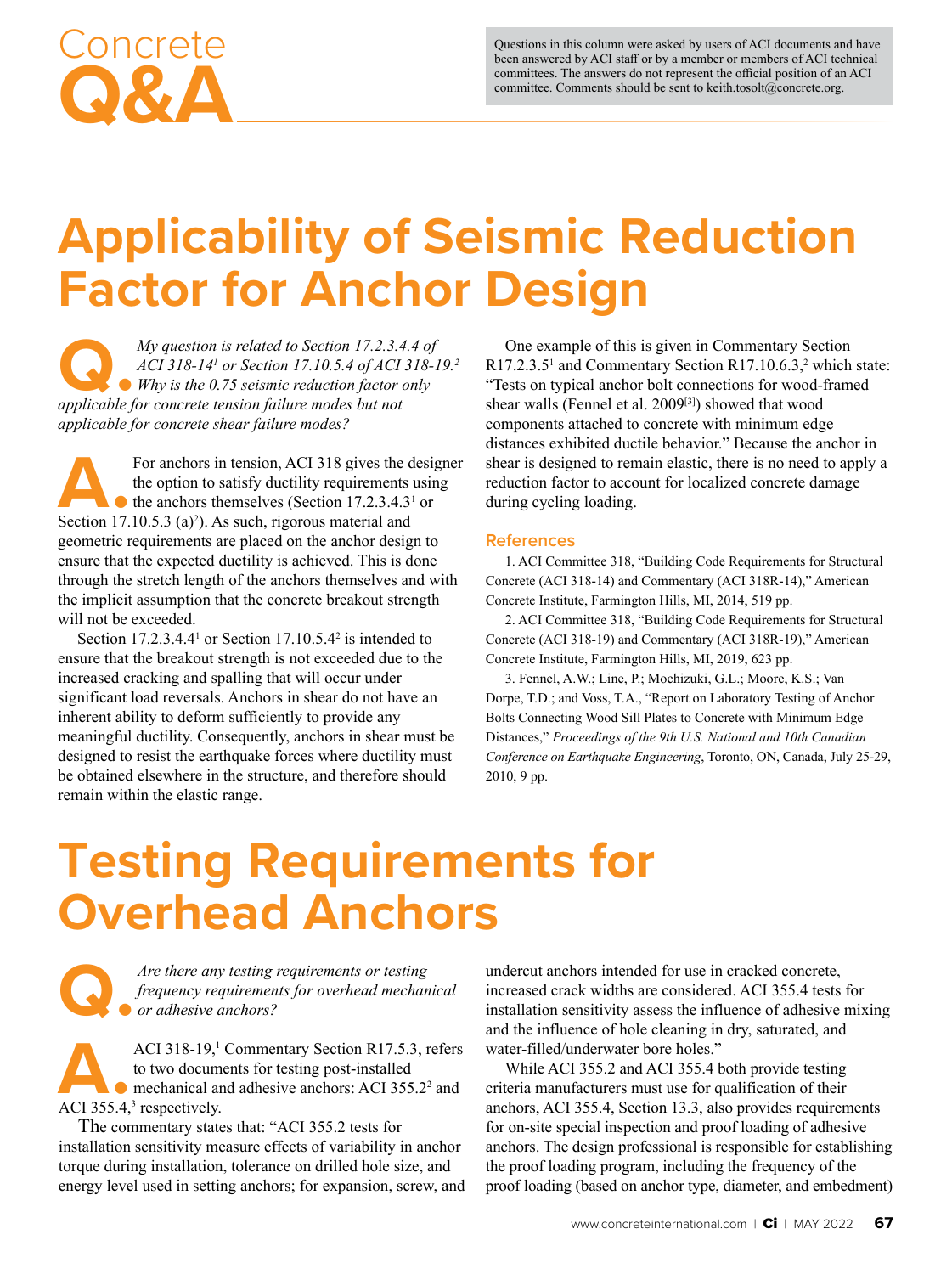## Concrete Q&A

as well as the proof loads, acceptable displacements, and remedial actions in the event of failure to meet those criteria. Commentary Section R13.3.4 states: "Significant latitude is given to the engineer of record in determining parameters of the proof load program, which will depend in large part on the type, size, and quantity of anchors being installed."

ACI 318-19 requires that construction documents identify adhesive anchors requiring proof loading (Section 26.7.1 (k)); specify that certification is required for adhesive anchor installers (Section 26.7.1 (l)); and specify that overhead adhesive anchors must be installed by certified installers (Section 26.7.2 (e)). Section 26.13.1.6 requires inspection of the installation of all adhesive anchors by a certified inspector. Further, Section 26.13.3.2 requires continuous inspection for post-installed anchor installation "if required as a condition of the anchor assessment or if adhesive anchors are installed in horizontal or upwardly inclined orientations to resist sustained tensile loads." Continuous inspection and other requirements

are defined in ACI 311.7-18.<sup>4</sup> However, we are not aware of any ACI documents that quantify the percentage of anchors that must be tested—that determination is deferred to the design professional.

#### **References**

1. ACI Committee 318, "Building Code Requirements for Structural Concrete (ACI 318-19) and Commentary (ACI 318R-19)," American Concrete Institute, Farmington Hills, MI, 2019, 623 pp.

2. ACI Committee 355, "Qualification of Post-Installed Mechanical Anchors in Concrete (ACI 355.2-19) and Commentary," American Concrete Institute, Farmington Hills, MI, 2019, 91 pp.

3. ACI Committee 355, "Qualification of Post-Installed Adhesive Anchors in Concrete (ACI 355.4-19) and Commentary (Reapproved 2021)," American Concrete Institute, Farmington Hills, MI, 2019, 56 pp.

4. ACI Committee 311, "Specification for Inspection of Concrete Construction (ACI 311.7-18)," American Concrete Institute, Farmington Hills, MI, 2018, 12 pp.

# **The ACI Detailing Manual**

## **Includes FREE Downloadable CAD Files**

The 2020 edition of the *ACI Detailing Manual* includes many new updates and revisions, plus the addition of valuable downloadable CAD files.

Visit **concrete.org/store** for more information.

> **American Concrete Institute** Always advancing



aci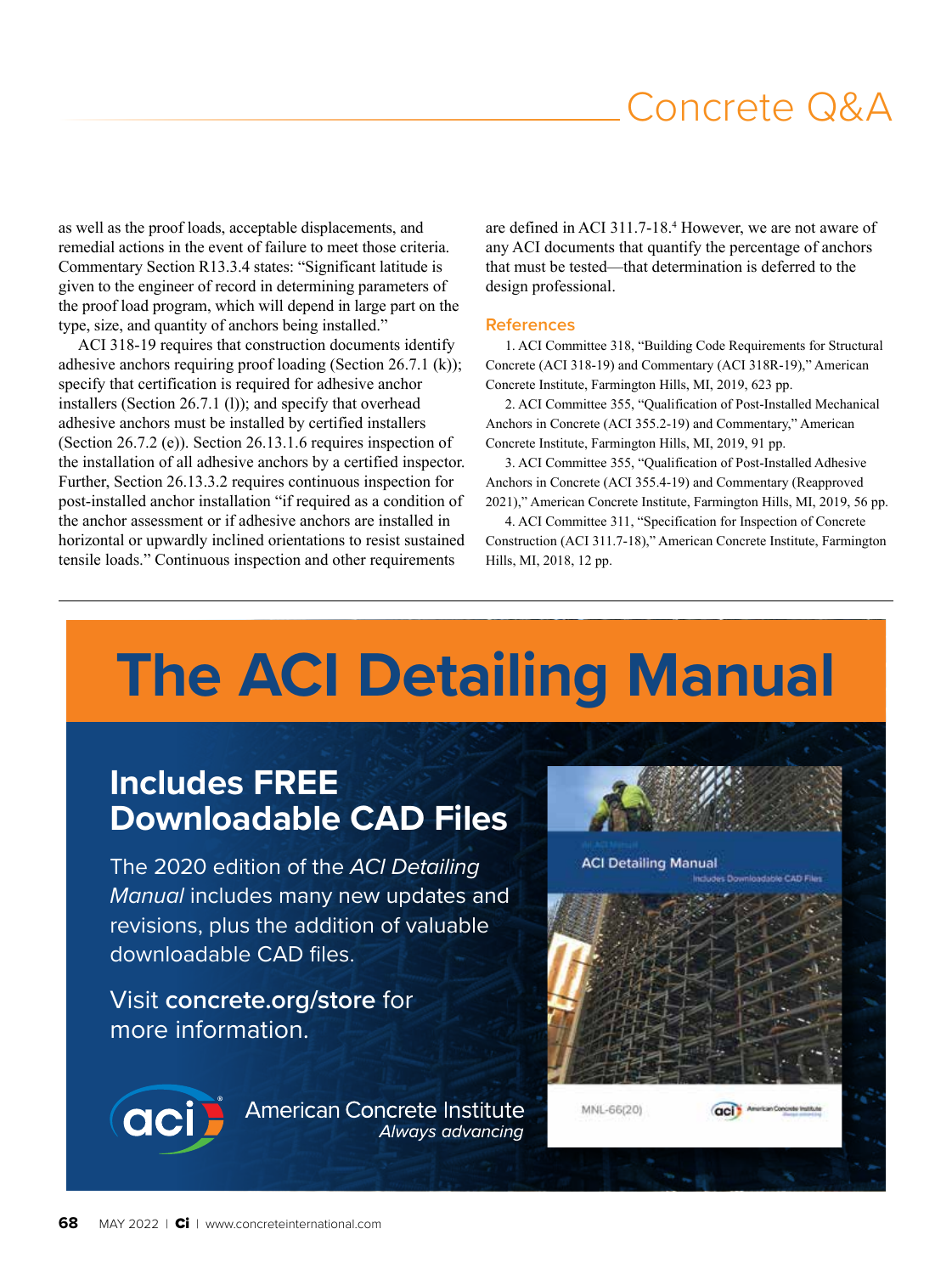## ARTÍCULO

**DOS**

2

# Concreto Preguntas y Respuestas Aplicación del factor de reducción sísmica para el diseño de anclajes

*Mi pregunta está relacionada con la Sección 17.2.3.4.4 del ACI 318-141*<br> *o la Sección 17.10.5.4 del ACI 318-19.2 ¿Por qué el factor de reducción sísmica de 0.75 sólo es aplicable a la modalidad de falla por tracción del o la Sección 17.10.5.4 del ACI 318-19.2 ¿Por qué el factor de reducción sísmica de 0.75 sólo es aplicable a la modalidad de falla por tracción del concreto pero no es aplicable a la modalidad de falla a cortante del concreto?*

En el caso de los anclajes<br>
en tracción, el ACI 318 da<br>
al diseñador la opción de<br>
satisfacer los requisitos de<br>
ductilidad utilizando los propios<br>
anclajes (Sección 17.2.3.4.31 o Sección en tracción, el ACI 318 da al diseñador la opción de satisfacer los requisitos de ductilidad utilizando los propios 17.10.5.3 (a)2). Por ello, el diseño de los anclajes está sujeto a rigurosos requisitos geométricos y de materiales para garantizar que se alcance la ductilidad esperada. Esto se hace a través de la longitud de estiramiento de los propios anclajes y con la suposición implícita de que no se superará la resistencia a la ruptura del concreto.

debido al aumento del agrietamiento y el<br>desprendimiento que se producirá en el caso antes a seguificativos de la carga Los antes a concrete Institute, Farmington Hills, MI,<br>de retroccesos significativos de la carga Los an La Sección  $17.2.3.4.4<sup>1</sup>$  o la Sección 17.10.5.4² tienen como objetivo garantizar que no se supere la resistencia a la ruptura debido al aumento del agrietamiento y el desprendimiento que se producirá en el caso de retrocesos significativos de la carga. Los anclajes a cortante no tienen una capacidad inherente de deformarse lo suficiente como para proporcionar una ductilidad significativa. En consecuencia, los anclajes a cortante deben diseñarse para resistir las fuerzas sísmicas cuando la ductilidad debe obtenerse en otras partes de la estructura y, por lo tanto, deben permanecer dentro del rango de elasticidad.

Un ejemplo de esto se da en la Sección de Comentarios R17.2.3.51 y en la Sección de Comentarios R17.10.6.3,2 que dicen: "Los ensayos sobre conexiones típicas de pernos de anclaje para muros de cortante con marcos de madera (Fennel et al. 2009<sup>[3</sup>]) mostraron que los componentes de madera sujetos al concreto con distancias mínimas entre los bordes exhibían un comportamiento dúctil". Dado que el anclaje a cortante está diseñado para permanecer elástico, no es necesario aplicar un factor de reducción para contabilizar el daño localizado del concreto durante el ciclo de carga.

## **Referencias**

1. ACI Committee 318, "Building Code Requirements for Structural Concrete (ACI 318-14) and Commentary (ACI 318R-14)," American Concrete Institute, Farmington Hills, MI, 2014, 519 pp.

2. ACI Committee 318, "Building Code Requirements for Structural Concrete (ACI 318-19) and Commentary (ACI 318R-19)," American Concrete Institute, Farmington Hills, MI, 2019, 623 pp.

3. Fennel, A.W.; Line, P.; Mochizuki, G.L.; Moore, K.S.; Van Dorpe, T.D.; and Voss, T.A., "Report on Laboratory Testing of Anchor Bolts Connecting Wood Sill Plates to Concrete with Minimum Edge Distances," Proceedings of the 9th U.S. National and 10th Canadian Conference on Earthquake Engineering, Toronto, ON, Canada, July 25-29, 2010, 9 pp.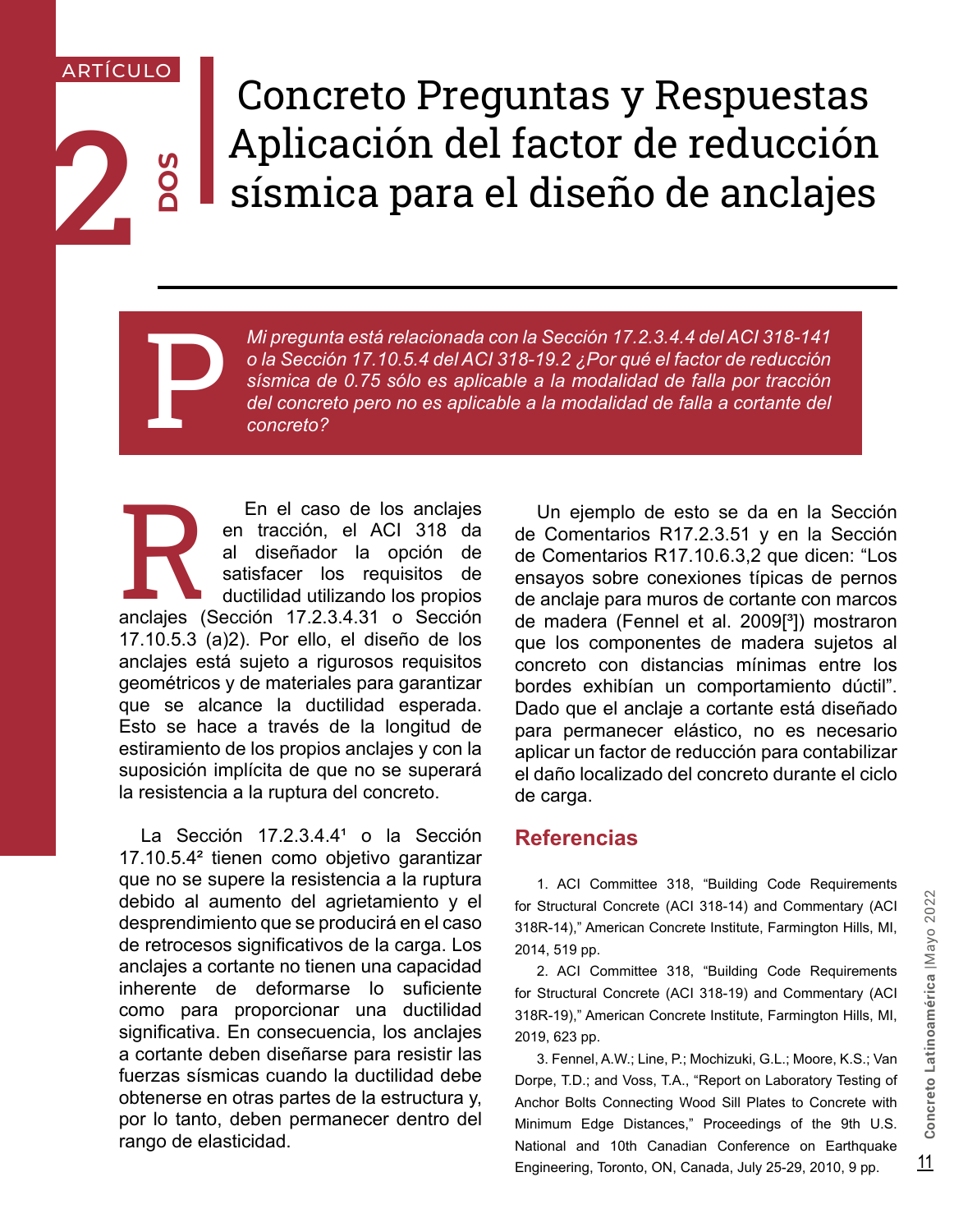# Concreto Preguntas y Respuestas Requisitos de ensayo para anclajes aéreos

P*¿Existen requisitos de ensayo o de frecuencia de ensayo para los anclajes aéreos mecánicos o adhesivos?*

La Sección de Comentarios<br>R17.5.3 de ACI 318-19,1 se hace<br>referencia a dos documentos para<br>el ensayo de anclajes mecánicos y adhesivos R17.5.3 de ACI 318-19,<sup>1</sup> se hace referencia a dos documentos para el ensayo de anclajes mecánicos y adhesivos después de su instalación: ACI 355.2² y ACI 355.4,<sup>3</sup> respectivamente.

El comentario establece que: "Los ensayos ACI 355.2 para la sensibilidad de la instalación miden los efectos de la variabilidad en el torque del anclaje durante la instalación, la tolerancia en el tamaño del orificio perforado y el nivel de energía utilizado en la colocación de los anclajes; para los anclajes de expansión, atornillados y socavados para su uso en concreto agrietado, se consideran anchos de grieta mayores. Los ensayos ACI 355.4 para la sensibilidad de la instalación evalúan la influencia de la mezcla del adhesivo y la influencia de la limpieza del agujero en agujeros de perforación secos, saturados e inundados/subacuáticos."

Mientras que el ACI 355.2 y ACI 355.4 establecen los criterios de prueba que los fabricantes deben utilizar para calificar sus anclajes, el ACI 355.4, Sección 13.3, también establece los requisitos para la inspección especial in situ y pruebas de carga de los anclajes adhesivos. El diseñador es responsable de establecer el programa de pruebas de carga, incluyendo la frecuencia de las pruebas de carga (basadas en el tipo de anclaje, el diámetro y empotrado), así como las pruebas de carga, los desplazamientos aceptables y las acciones correctivas en caso de que no se cumplan estos criterios. La Sección de Comentarios R13.3.4 establece: "Se da una gran libertad al ingeniero de registro para determinar los parámetros del programa de prueba de carga, que dependerá en gran parte del tipo, tamaño y cantidad de anclajes que se instalen."

El ACI 318-19 exige que los documentos de construcción identifiquen los anclajes adhesivos que requieren pruebas de carga (sección 26.7.1 (k)); especifica que se requiere la certificación de los instaladores de anclajes adhesivos (Sección 26.7.1 (l)); y especifica que los anclajes adhesivos aéreos deben ser instalados por instaladores certificados (Sección 26.7.2 (e)). La Sección 26.13.1.6 requiere la inspección de la instalación de todos los anclajes adhesivos por parte de un inspector certificado. Además, la Sección 26.13.3.2 requiere una inspección continua posterior a la instalación de los anclajes "si se requiere como condición para la evaluación de los anclajes o si los anclajes adhesivos se instalan en orientaciones horizontales o inclinadas hacia arriba para resistir cargas de tensión sostenidas". La inspección continua y otros requisitos se definen en el ACI 311.7-18.<sup>4</sup>. Sin embargo, no conocemos ningún documento del ACI que cuantifique el porcentaje de anclajes que deben someterse a prueba, ya que esa determinación se deja en manos del diseñador.